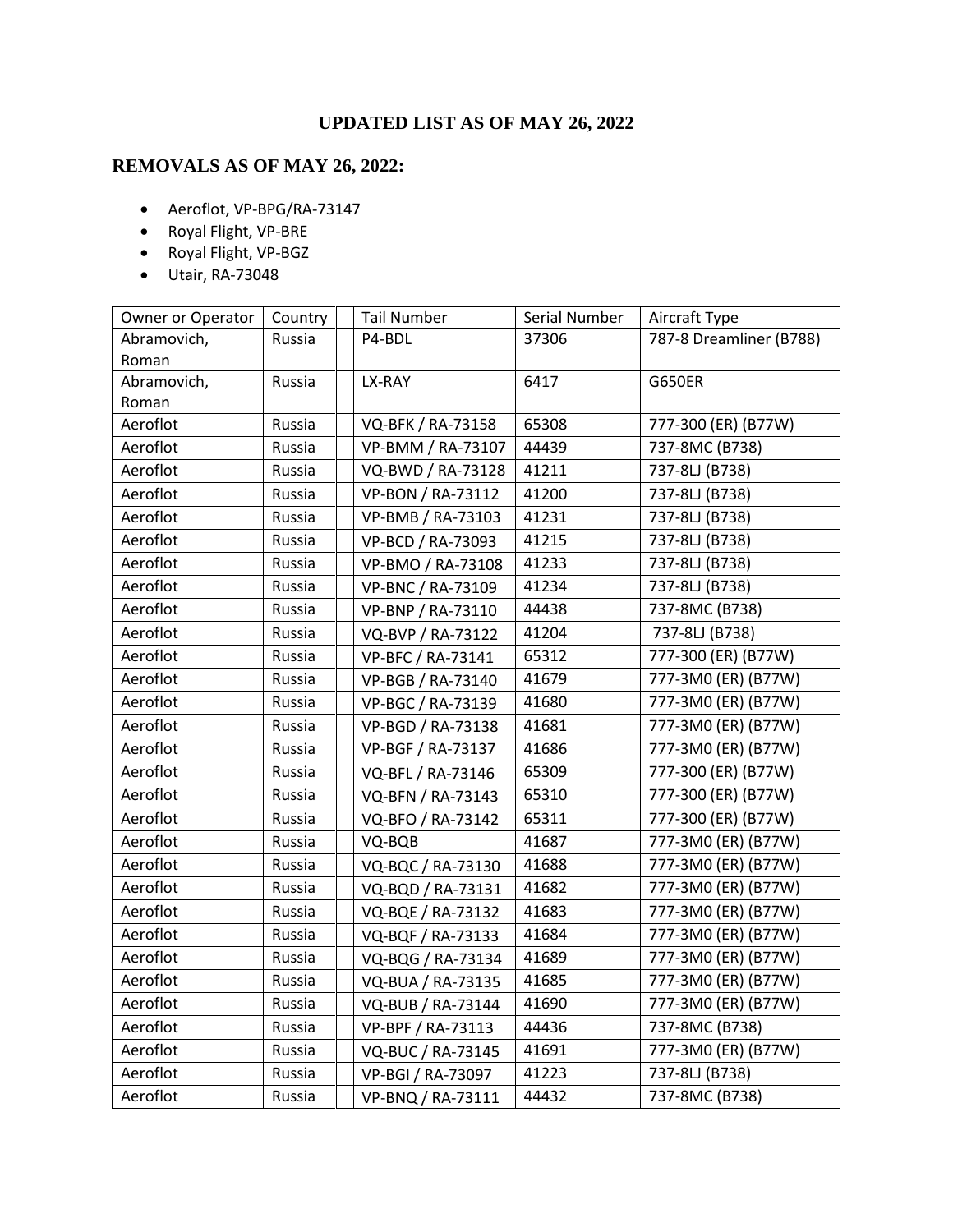| Aeroflot       | Russia         | VQ-BWA / RA-73123 | 41207 | 737-8LJ (B738)      |
|----------------|----------------|-------------------|-------|---------------------|
| Aeroflot       | Russia         | VQ-BWC / RA-73125 | 41210 | 737-8LJ (B738)      |
| Aeroflot       | Russia         | RA-73094          | 41216 | 737-8LJ (B738)      |
| Aeroflot       | Russia         | RA-73104          | 44443 | 737-8MC (B738)      |
| Aeroflot       | Russia         | RA-73121          | 41203 | 737-8LJ (B738)      |
| Aeroflot       | Russia         | VP-BCG / RA-73095 | 41217 | 737-8LJ (B738)      |
| Aeroflot       | Russia         | VP-BGG / RA-73096 | 41222 | 737-8LJ (B738)      |
| Aeroflot       | Russia         | VP-BGN / RA-73098 | 41225 | 737-8LJ (B738)      |
| Aeroflot       | Russia         | RA-73105          | 44433 | 737-8MC (B738)      |
| AirBridgeCargo | Russia         | VQ-BGZ            | 37580 | 747-8HV(F) (B748)   |
| AirBridgeCargo | Russia         | VQ-BVR            | 60687 | 747-8HV(F) (B748)   |
| AirBridgeCargo | Russia         | VQ-BLR            | 37668 | 747-8HV(F) (B748)   |
| AirBridgeCargo | Russia         | VQ-BRH            | 37669 | 747-8HV(F) (B748)   |
| AirBridgeCargo | Russia         | VQ-BRJ            | 37670 | 747-8HV(F) (B748)   |
| AirBridgeCargo | Russia         | VQ-BLQ            | 37581 | 747-8HV(F) (B748)   |
| Aviastar-TU    | Russia         | VQ-BCB / RA-78003 | 27056 | 757-223(PCF) (B752) |
| Aviastar-TU    | Russia         | VQ-BKK / RA-73352 | 25731 | 757-223(PCF) (B752) |
| Aviastar-TU    | Russia         | VQ-BSX / RA-73354 | 27053 | 757-223(PCF) (B752) |
| Aviastar-TU    | Russia         | VQ-BON / RA-73355 | 27054 | 757-223(PCF) (B752) |
| Alrosa         | Russia         | EI-FCH            | 32576 | 737-83N (B738)      |
| Azur Air       | Russia         | VP-BLV            | 30043 | 757-28A (B752)      |
| Azur Air       | Russia         | VQ-BEY            | 29382 | 757-2Q8 (B752)      |
| Azur Air       | Russia         | RA-73030          | 24746 | 767-3Q8(ER) (B763)  |
| Azur Air       | Russia         | VP-BIS            | 30045 | 757-2QB (B752)      |
| Azur Air       | Russia         | VQ-BEZ            | 29377 | 757-2QB (B752)      |
| Azur Air       | Russia         | VQ-BEN            | 28140 | 767-33A(ER) (B763)  |
| Azur Air       | Russia         | VP-BYC            | 30338 | 757-231 (B752)      |
| Azur Air       | Russia         | VQ-BQA            | 30044 | 757-2QB (B752)      |
| Azur Air       | Russia         | VQ-BKB            | 26268 | 757-2QB (B752)      |
| Azur Air       | Russia         | RA-73032          | 27614 | 767-306(ER)         |
| Azur Air       | Russia         | RA-73034          | 27612 | 767-306(ER)         |
| Azur Air       | Russia         | VP-BRA            | 27477 | 767-33A(ER) (B763)  |
| Azur Air       | Russia         | VQ-BKF            | 26268 | 757-2QB (B752)      |
| Azur Air       | Russia         | VP-BUX            | 24947 | 767-3YO(ER) (B763)  |
| Azur Air       | Russia         | VP-BUV            | 24745 | 767-3Q8(ER) (B763)  |
| Azur Air       | Russia         | VQ-BUO            | 27909 | 767-33A(ER) (B763)  |
| Belavia        | <b>Belarus</b> | <b>EW-254PA</b>   | 26294 | 737-3Q8 (B733)      |
| <b>Belavia</b> | <b>Belarus</b> | <b>EW-366PA</b>   | 29058 | 737-31S (B733)      |
| Belavia        | <b>Belarus</b> | <b>EW-455PA</b>   | 61421 | 737-8ZM (B738)      |
| <b>Belavia</b> | <b>Belarus</b> | <b>EW-456PA</b>   | 31422 | 737-8ZM (B738)      |
| Belavia        | <b>Belarus</b> | <b>EW-457PA</b>   | 61423 | 737-8ZM (B738)      |
| Belavia        | <b>Belarus</b> | <b>EW-527PA</b>   | 40877 | 737-82R (B738)      |
| Belavia        | <b>Belarus</b> | <b>EW-544PA</b>   | 35139 | 737-8K5 (B738)      |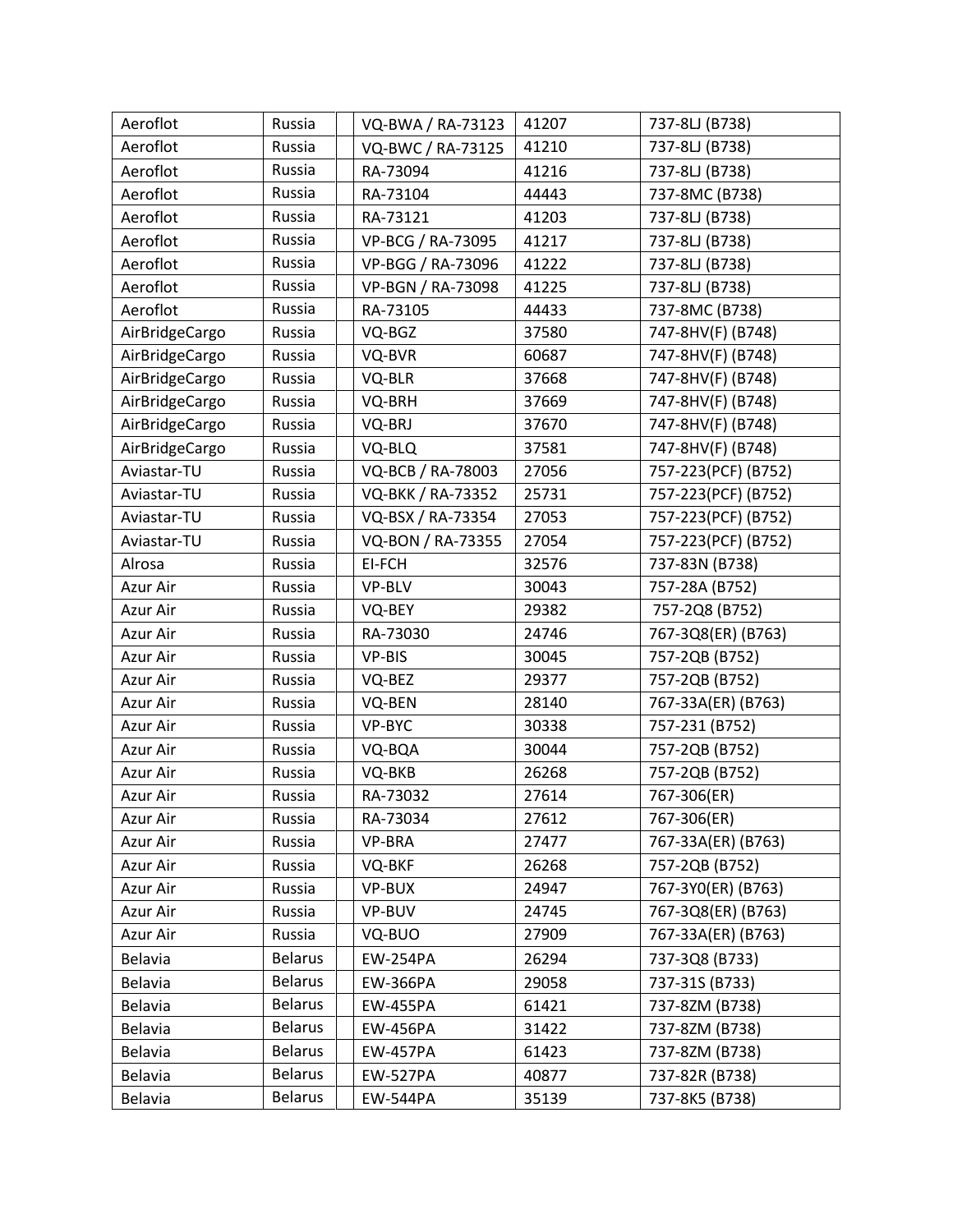| Nordstar  | Russia | VP-BKT / RA-73259 | 28871 | 737-33R (B733)     |
|-----------|--------|-------------------|-------|--------------------|
| Nordwind  | Russia | VP-BJL            | 32639 | 777-35E(ER) (B77W) |
| Nordwind  | Russia | VP-BSC            | 40233 | 737-8KN (B738)     |
| Nordwind  | Russia | VP-BJH            | 28533 | 777-212(ER) (B772) |
| Nordwind  | Russia | VQ-BJA            | 28520 | 777-212(ER) (B772) |
| Nordwind  | Russia | VP-BJO            | 32640 | 777-35E(ER) (B77W) |
| Nordwind  | Russia | VP-BSE            | 40236 | 737-8KN (B738)     |
| Nordwind  | Russia | VP-BJJ            | 32719 | 777-2Q8(ER) (B772) |
| Pegas Fly | Russia | RA-73272          | 27608 | 777-2Q8(ER) (B772) |
| Pobeda    | Russia | VP-BFB            | 41219 | 737-8LJ (B738)     |
| Pobeda    | Russia | VP-BGQ            | 41227 | 737-8LJ (B738)     |
| Pobeda    | Russia | VP-BGR            | 41228 | 737-8LJ (B738)     |
| Pobeda    | Russia | VP-BOD            | 41238 | 737-8LJ (B738)     |
| Pobeda    | Russia | VP-BOH            | 41244 | 737-8LJ (B738)     |
| Pobeda    | Russia | VP-BQB            | 64862 | 737-8MC (B738)     |
| Pobeda    | Russia | VP-BQC            | 64863 | 737-8AL (B738)     |
| Pobeda    | Russia | VP-BQE            | 64864 | 737-8MC (B738)     |
| Pobeda    | Russia | VP-BQH            | 64866 | 737-8MC (B738)     |
| Pobeda    | Russia | VP-BQJ            | 64867 | 737-8MC (B738)     |
| Pobeda    | Russia | VP-BQM            | 64868 | 737-8MC (B738)     |
| Pobeda    | Russia | VP-BQQ            | 64869 | 737-8MC (B738)     |
| Pobeda    | Russia | VQ-BHC            | 41220 | 737-8LJ (B738)     |
| Pobeda    | Russia | VQ-BHD            | 41221 | 737-8LJ (B738)     |
| Pobeda    | Russia | VQ-BHQ            | 41226 | 737-8LJ (B738)     |
| Pobeda    | Russia | VQ-BHT            | 41235 | 737-8LJ (B738)     |
| Pobeda    | Russia | VQ-BHU            | 41229 | 737-8LJ (B738)     |
| Pobeda    | Russia | VQ-BHW            | 41241 | 737-8LJ (B738)     |
| Pobeda    | Russia | VQ-BWG            | 41205 | 737-8LJ (B738)     |
| Pobeda    | Russia | VQ-BWH            | 41206 | 737-8LJ (B738)     |
| Rossiya   | Russia | VP-BOB            | 41236 | 737-8LJ (B738)     |
| Rossiya   | Russia | VP-BOI            | 41224 | 737-8LJ (B738)     |
| Rossiya   | Russia | VP-BUS            | 44435 | 737-8MC (B738)     |
| Rossiya   | Russia | VQ-BPX            | 35278 | 737-8Q8 (B738)     |
| Rossiya   | Russia | VQ-BSR            | 33622 | 737-8AS (B738)     |
| Rossiya   | Russia | VQ-BSS            | 33602 | 737-8AS (B738)     |
| Rossiya   | Russia | VQ-BVU            | 41202 | 737-8LJ (B738)     |
| Rossiya   | Russia | VQ-BVV            | 41201 | 737-8LJ (B738)     |
| Rossiya   | Russia | VQ-BWJ            | 41212 | 737-8LJ (B738)     |
| Rossiya   | Russia | RA-73283          | 27100 | 747-446 (B744)     |
| Rossiya   | Russia | RA-73284          | 26360 | 747-446 (B744)     |
| Rossiya   | Russia | EI-XLE            | 26362 | 747-446 (B744)     |
| Rossiya   | Russia | EI-XLF            | 27645 | 747-446 (B744)     |